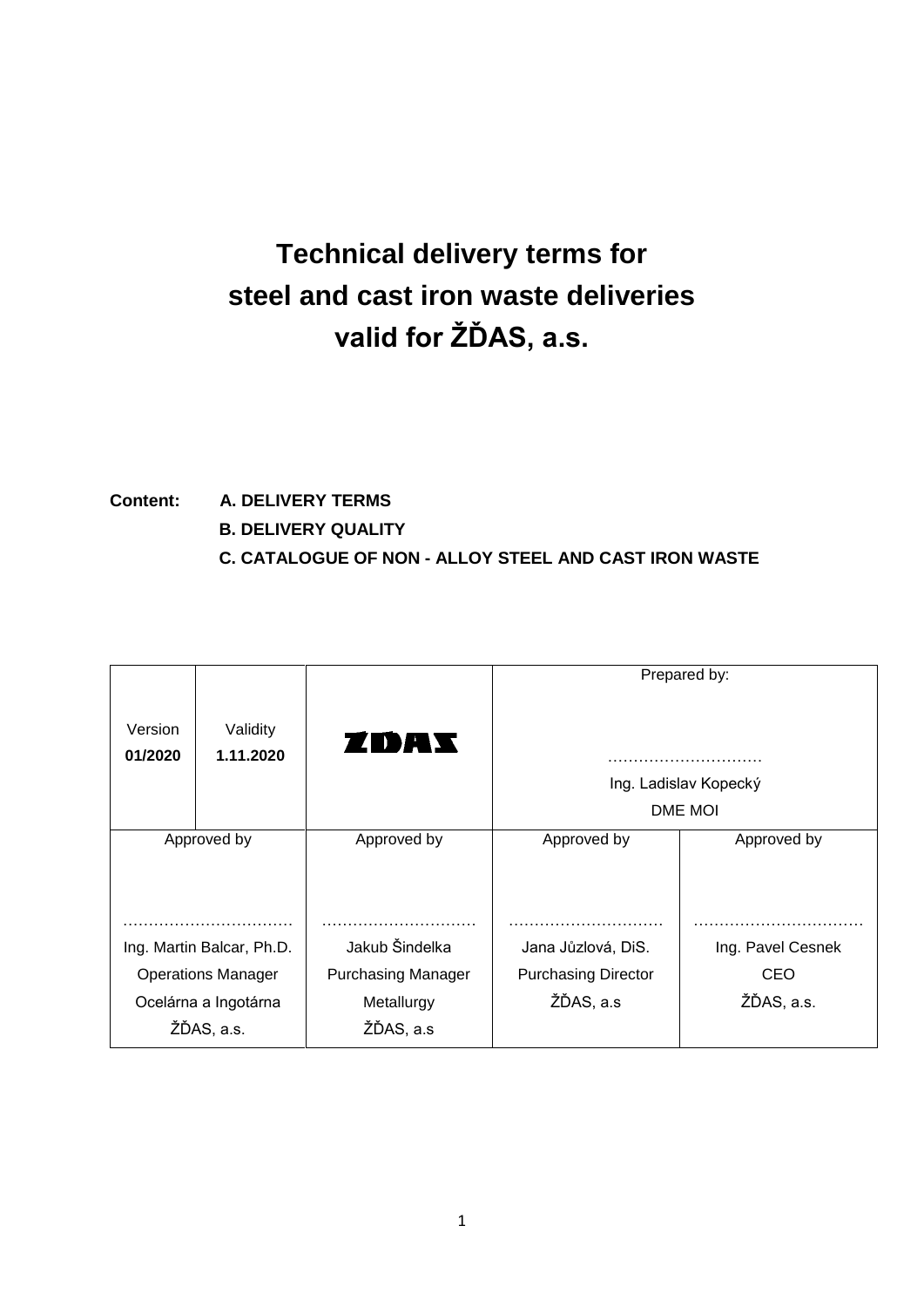# **A. DELIVERY TERMS**

- 1. Unless agreed otherwise with the Seller, we require the following delivery terms for Metal Waste (hereinafter referred to as Goods) delivered under the Purchase Agreement, which is to be transported by rail (wagons) or road (Heavy Goods Vehicle):
	- **a)** For rail deliveries **DAP ŽĎAS, a.s., destination station Žďár nad Sázavou, own siding 323352** according to INCOTERMS 2010.
	- **b)** For road deliveries **DAP ŽĎAS, a.s., Žďár nad Sázavou, cargo gate Jihlavská ul.**
- 2. If the rail delivery is to be weighed officially at the departure station, then weight differences of up to 1% of the transported Goods total weight determined by the official weighing at the Buyer's will not be subject to a claim. In the event of higher weight differences, the entrance control employees and the Žďár nad Sázavou Railway Station will write a "Commercial Record" in relation to the missing transported Goods, on the basis of which the Seller will claim damages from the "Carrier". The "Commercial Record" will be sent to the Seller for information within two working days of being recorded.
- 3. Goods will only be loaded into cleaned wagons. In the event of contamination of the wagon or Goods with non-metallic materials (soil, aggregates and others), the contaminated wagon will be weighed after being unloaded and subsequently cleaned from non-metallic materials. Specifications of non-metallic materials are given in Part B. Delivery quality. The determined weight of polluting material in the delivery is then deducted from the weight of delivered Goods. The Buyer must prove the polluted material's presence with photographic documentation and prove its weight with weighing slips. Photographic documentation and weighing slips will be sent to the Seller no later than two working days after its discovery and will be a document used in the initiated claim procedure. **If the delivery or wagon is**  polluted in the volume of > 1% of the transported Goods total weight, the Seller will **be charged a contractual penalty amounting to 2,000 CZK per ton of pollutant material for cleaning the wagon.**
- 4. When delivering Goods by road, the Seller must comply with the set time frame for acceptance of Goods during the working week in accordance with the information provided by the Buyer. When Goods are delivered by HGV, the Seller is obliged to deliver **two original delivery notes**, which must contain the mandatory data:
	- **delivery note number**
	- **purchase agreement number**
	- **the seller and consignor's name**
	- **notified type of Goods**
	- **the date of the consignment's removal and the delivery note's issue date**
	- **the name of the driver who enters ŽĎAS, a.s. (legible), signature**
- 5. In the case of carrier charges for suspended wagons, the Buyer is not responsible for costs related to the following causes:
	- a) Goods won't meet the specifications according to the purchase agreement.
	- b) Goods delivery won't contain accurate or complete accompanying documentation.
	- c) Goods will not be delivered within the specified time frame.
- 6. Buyers and Sellers will only recognise the official weight at the destination station referred to in point 1 when delivering by rail or road.
- 7. Only one type of Goods must be loaded in each wagon / Heavy Goods Vehicle.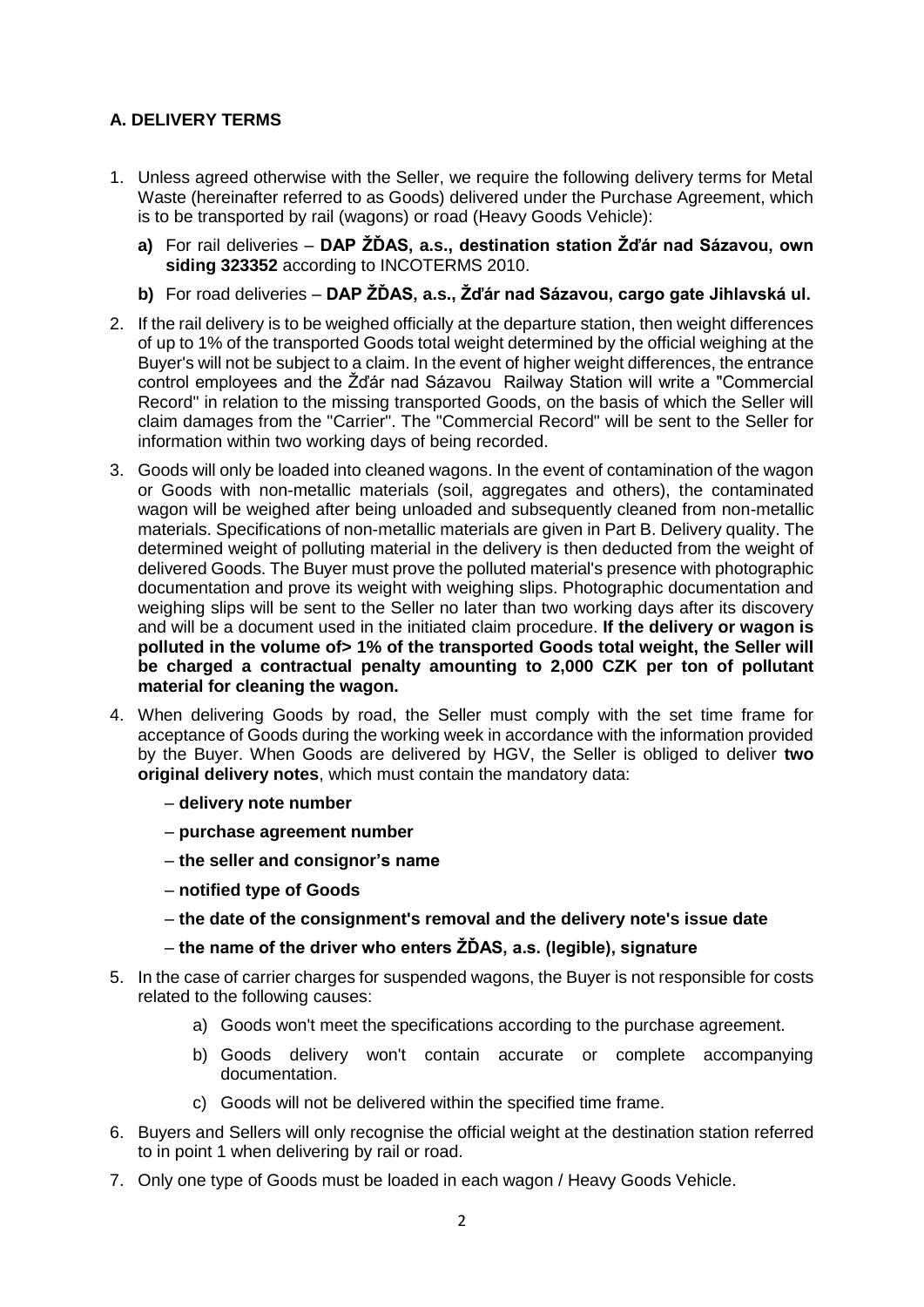- 8. Advanced notification must be given for each delivery. When delivering the Goods by wagon, the Seller must state the wagon's dispatch date, in the case of HGV deliveries, the Seller reports the consignment the day before delivery to Žďas, a.s.
- 9. Individual deliveries must be documented by a radioactive safety protocol (max. 0.1 Bq/g) and a non-explosive certificate.

#### **B. DELIVERY QUALITY**

- 1. The Seller undertakes to deliver Goods to the Buyer that comply with the Federal Committee on the Environment (FVŽP) Measure No. 69/1991 Coll., Which announces the Categorisation and Waste Catalogue. The quality of delivered Goods will correspond to the specifications in accordance with the chapter **"C. Non-alloy steel and cast iron waste catalogue"** with the following arrangements.
- 2. Deliveries must not contain **radioactive material**. In the event of the delivery of radioactive material, the delivery will be stopped and the next procedure will be carried out in accordance with instructions from the Regional Centre for Nuclear Safety. All costs will be covered by the scrap metal supplier (handling, sorting, hazardous ionised waste disposal).
- 3. The delivery must not contain **"objects with closed cavities"**. Any objects with the capability of holding gas or liquid under pressure are considered to be "closed cavity objects". If there is a single object with a closed cavity in a specific delivery, then the Buyer has the right to refuse to accept the entire delivery or to issue a claim regarding an already delivered delivery.
- 4. The delivery of **weapon material** (weapons and ammunition) must be documented by a certificate on the exact specifications and safety of the delivered waste, issued by an authorised person. The confirmation includes a legible registration number of the person's authorisation (pyrotechnic card, etc.). If the delivery does not meet the above requirement, then the Buyer has the right to refuse to accept the entire delivery.
- 5. The delivery must not contain **non-ferrous metal items** (As, Sn, Sb, Cu, Pb and their alloys). If there is a single item made of non-ferrous metals or its alloys in a particular delivery, then the Buyer has the right to refuse to accept the entire delivery or to issue a claim for an already delivered delivery.
- 6. The delivery must meet the cleanliness quality defined as the maximum **permitted contamination of the material with harmless non-metallic substances** (clay, wood, rags, porcelain, cement, etc.). In the case of detected pollution > 0.5% in the case of heavy waste (according to ČSN 420030/1994 item 5.3) or pollution> 1.0% in the case of light waste, packages and steel chips (according to CSN 420030/1994 item 5.3), the Buyer has the right refuse to accept the entire delivery or issue a claim for an already delivered delivery. As a solution to the claim, the Buyer can offer the Seller the possibility of selling the contaminated material to the Buyer at a discounted price.
- 7. The delivery must meet the required **dimensional parameters**. If a certain proportion of non-compliant pieces is found, the Buyer has the right to issue a claim. The claim will be preferentially resolved with a request for a discount from the original sale price:
	- a share of > 5 to 20% of the volume, requires a 15% discount from the sale price
	- a share of 21 to 40% of the volume, requires a 20% discount from the sale price
	- a share of 41 to 50% of the volume, requires a 25% discount from the sale price

with a share of 51% of the volume and more, the Buyer has the right to refuse to accept the entire delivery or to issue a claim for the entire already delivered delivery.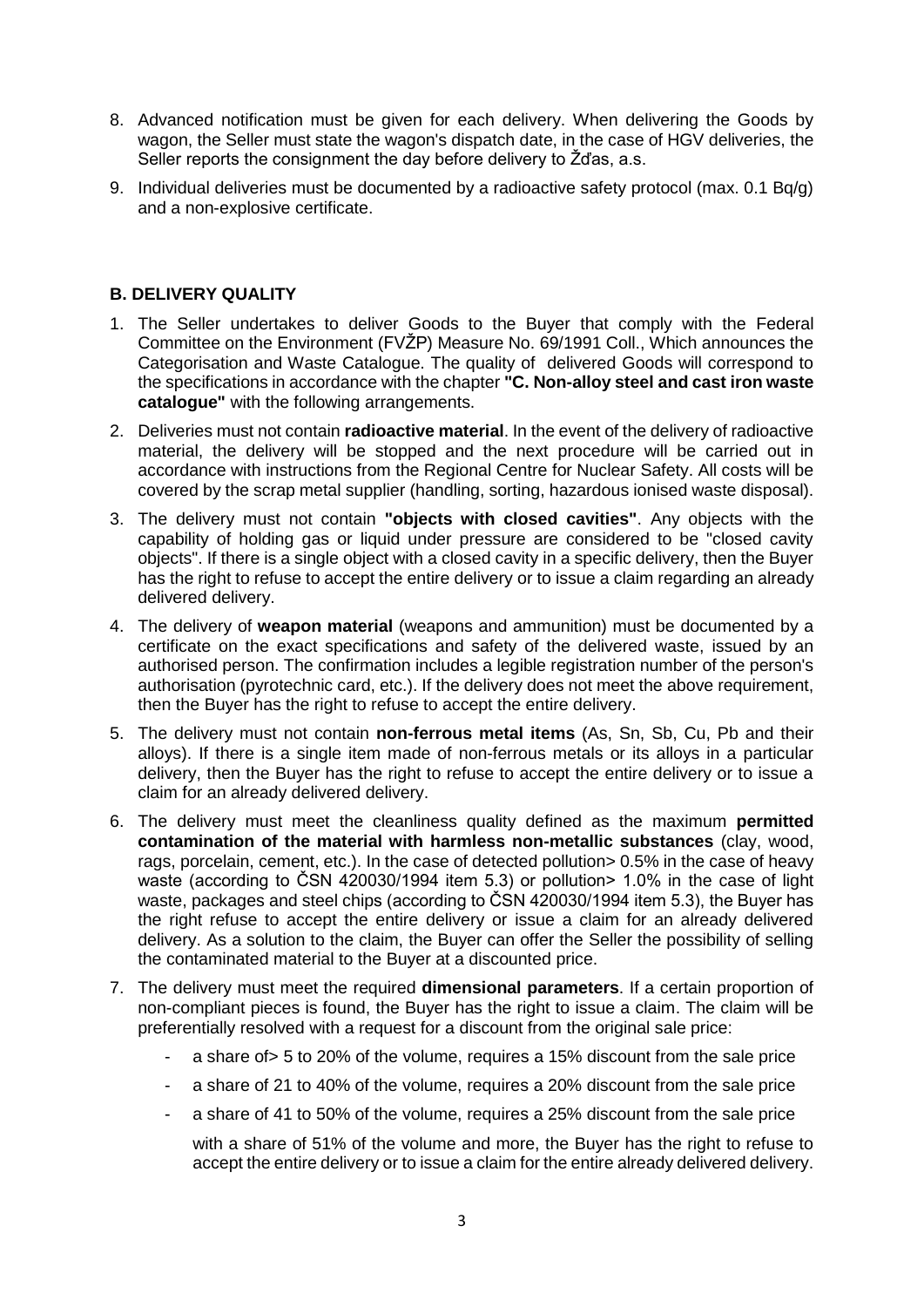- 8. The delivery must meet the required **chemical composition**. If the selected samples analysis confirms the difference compared to the ordered specification> 1.0% for individual chemicals, the Buyer has the right to refuse to accept the entire delivery or to issue a claim for an already delivered delivery. As a solution to the claim, the Buyer can offer the Seller the possibility of selling the material with unsatisfactory composition at a discounted price.
- 9. In the case of each closed claim to the Seller's detriment, the Buyer reserves the right to charge a one-time fine of 200 CZK per ton of the claimed material as compensation for costs associated with resolving the claim (acceptance of material including weighing, inspection and registration).
- 10. In the case of Buyer's claim with concern to the entire Goods delivery, which has already been deposited at the Buyer's registered office, it is a material breach of agreement by the Seller. In a case such as this, the Buyer is entitled to withdraw from the agreement, provided that the Seller undertakes to deliver the entire delivery of defective Goods at their own expense, within 3 days of delivery of the Buyer's written withdrawal from the agreement. If this defective Goods are not delivered by the specified date, the Buyer is then entitled to charge the Seller a rate for daily storage amounting to 100 CZK per ton of Goods, but not more than 100% of the price for the entire delivery of the defective Goods.
- 11. In the event that there are additional costs, due to unsorted waste or defective chemical composition regarding the production of steel or waste, all costs incurred will be subject to damages if the conditions of damage liability are met and the Buyer will claim compensation for such damage.

## **C. NON - ALLOY STEEL AND CAST IRON WASTE CATALOGUE**

The following types of material are supplied in accordance with the ČSN 420030 / 3.1994 standard.

#### **Catalogue contents:**

- TYPE 02 CAST IRON WASTE
- TYPE 04 CAST IRON WASTE
- TYPE 11 NEW HEAVY STEEL WASTE
- TYPE 12 OLD HEAVY STEEL WASTE
- TYPE 13 OLD HEAVY STEEL WASTE
- TYPE 14 OLD HEAVY STEEL WASTE
- TYPE 33 NEW STEEL WASTE PACKAGES
- TYPE 38 STEEL CHIP BRIQUETTES
- TYPE 51 SHORT STEEL CHIP
- TYPE 52 LONG STEEL CHIPS
- TYPE 61 SMALL STEEL WASTE LIGHT
- TYPE 71 HEAVY STEEL WASTE
- TYPE 72 HEAVY STEEL WASTE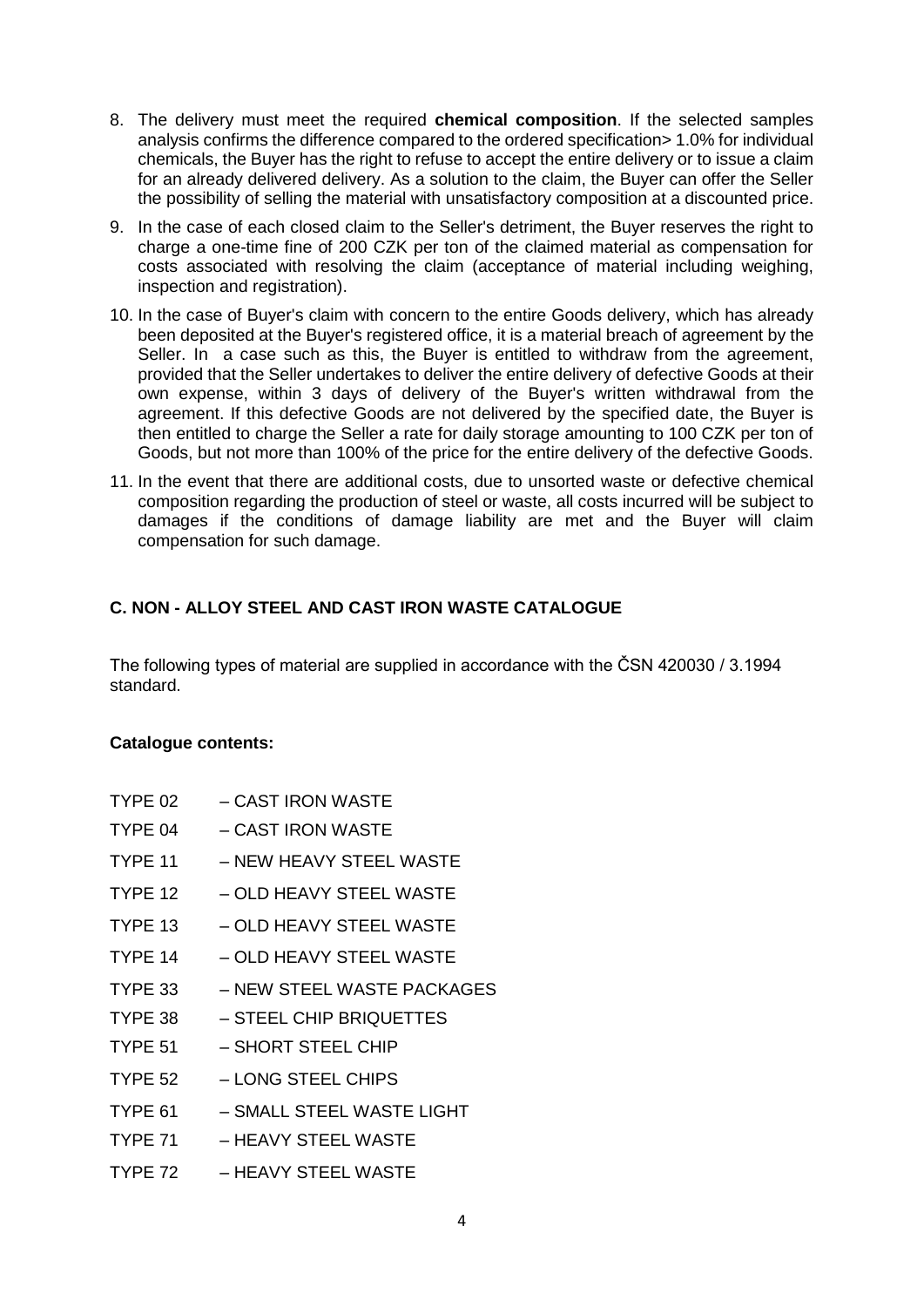#### TYPE 73 – SMALL STEEL WASTE HEAVY

## **TYPE 02 - CAST IRON WASTE**

**Description:** Modified cast iron piece waste.

| Maximum size:   | 400 mm |
|-----------------|--------|
| Minimum weight: | 30 kg  |

**Additional restrictions:** The proportion of pieces weighing up to 1 kg is allowed up to 15% of the delivery weight

#### **Maximum alloying and accompanying elements content for cast iron with flake graphite:**

| <b>Chemical element</b> | Content in wt. % |
|-------------------------|------------------|
| Carbon                  | $2.7 - 3.8$      |
| Silicone                | $0.9 - 3.0$      |
| Manganese               | $0.5 - 1.0$      |
| Phosphorus              | max. 1.5         |
| Sulphur                 | max. 0.15        |
| Copper                  | max. 0.30        |
| Tin                     | max. 0.005       |
| Arsenicic               | max. 0.010       |
| Antimony                | max. 0.010       |
| Lead                    | max. 0.005       |

**Maximum alloying and accompanying elements content for spheroidal graphite cast iron:**

| <b>Chemical element</b> | Content in wt. % |
|-------------------------|------------------|
| Carbon                  | $1.7 - 4.0$      |
| Silicone                | $1.0 - 4.0$      |
| Manganese               | $0.1 - 1.5$      |
| Phosphorus              | max. 0.25        |
| Sulphur                 | max. 0.030       |
| Copper                  | max. 0.30        |
| Tin                     | max. 0.005       |
| Arsenic                 | max. 0.010       |
| Antimony                | max. 0.010       |
| Lead                    | max. 0.005       |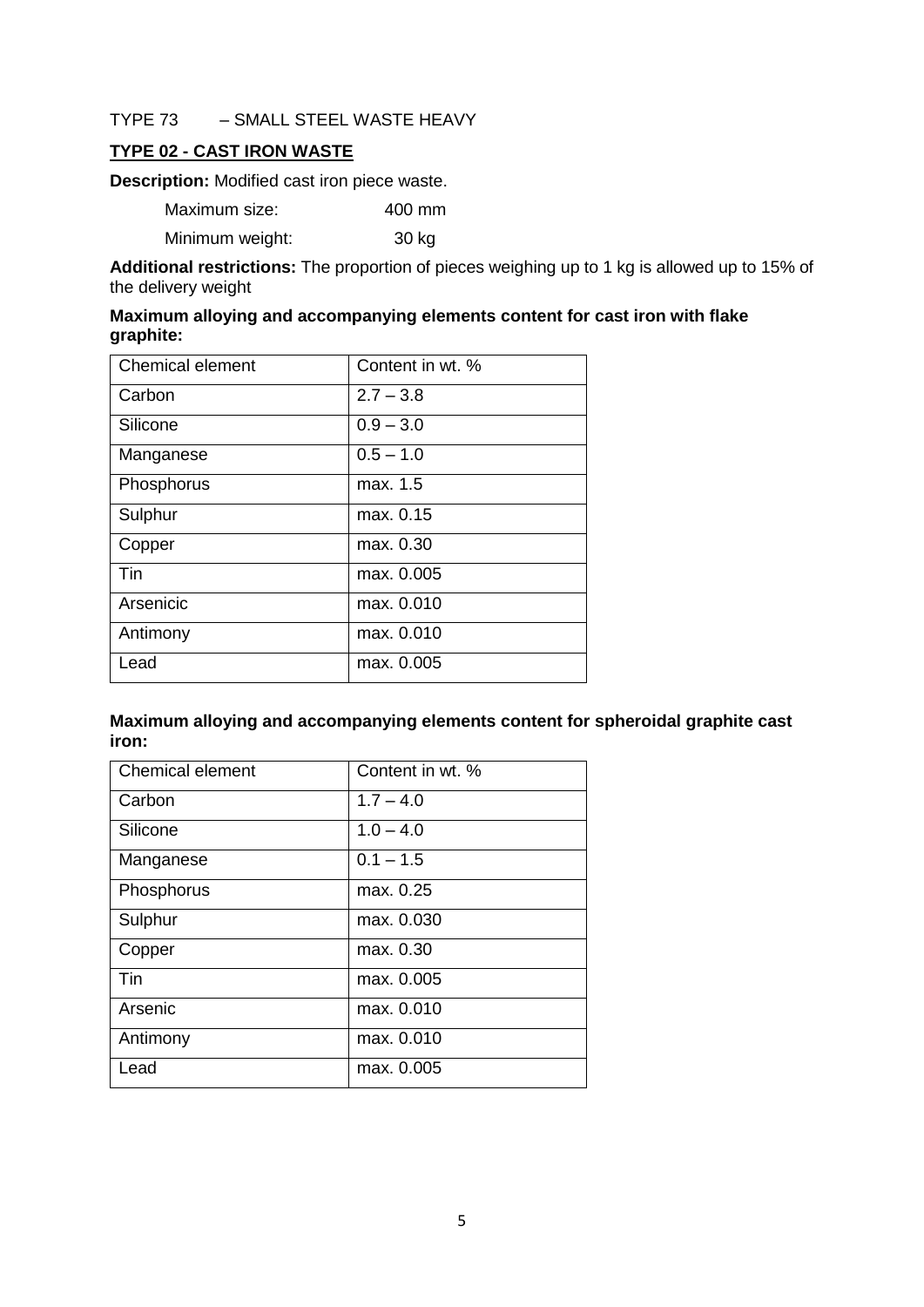## **TYPE 04 - CAST IRON WASTE**

**Description:** Modified cast iron piece waste.

Maximum size: 700 mm Minimum weight: 100 kg

**Additional restrictions:** The proportion of pieces weighing up to 2 kg is allowed up to 15% of the delivery weight.

#### **Maximum alloying and accompanying elements content for cast iron with flake graphite:**

| <b>Chemical element</b> | Content in wt. % |
|-------------------------|------------------|
| Carbon                  | $2.7 - 3.8$      |
| Silicone                | $0.9 - 3.0$      |
| Manganese               | $0.5 - 1.0$      |
| Phosphorus              | max. 1.5         |
| Sulphur                 | max. 0.15        |
| Copper                  | max. 0.30        |
| Tin                     | max. 0.005       |
| Arsenic                 | max. 0.010       |
| Antimony                | max. 0.010       |
| Lead                    | max. 0.005       |

#### **Maximum alloying and accompanying elements content for spheroidal graphite cast iron:**

| <b>Chemical element</b> | Content in wt. % |
|-------------------------|------------------|
| Carbon                  | $1.7 - 4.0$      |
| Silicone                | $1.0 - 4.0$      |
| Manganese               | $0.1 - 1.5$      |
| Phosphorus              | max. 0.25        |
| Sulphur                 | max. 0.030       |
| Copper                  | max. 0.30        |
| Tin                     | max. 0.005       |
| Arsenic                 | max. 0.010       |
| Antimony                | max. 0.010       |
| Lead                    | max. 0.005       |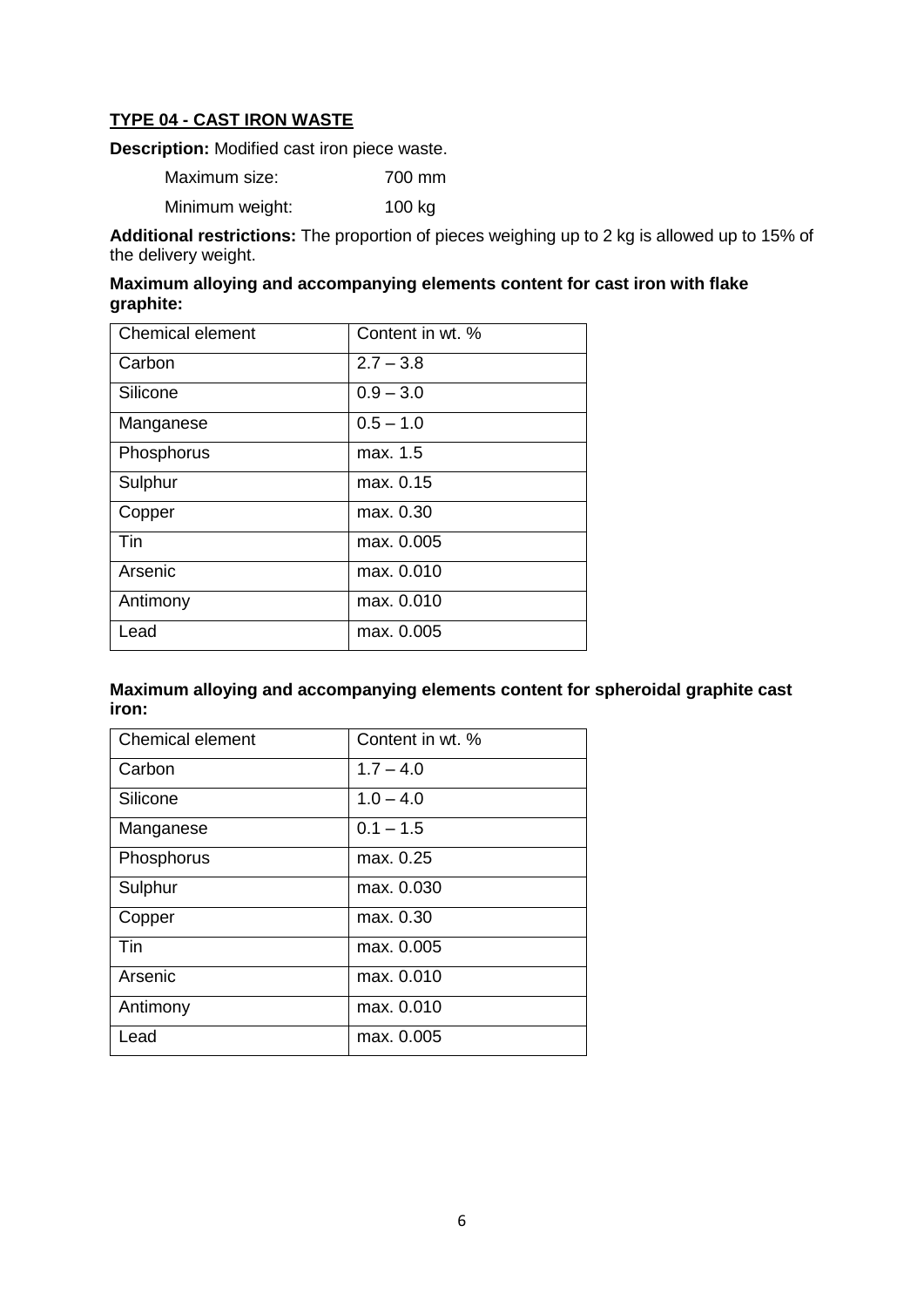## **TYPE 11 - NEW HEAVY STEEL WASTE**

**Description:** The material must be from new waste, heavy, treated and clean. Material cut or fired. May contain rope with a min. 3 mm diameter, tied and formed into circles with a maximum diameter of 700 mm.

| Maximum size:      | $(1.20 \times 0.50 \times 0.50)$ m |
|--------------------|------------------------------------|
| Minimum thickness: | 3 mm                               |

#### **Additional restrictions:**

It must not contain scrap from cars or agricultural equipment. Cannot contain cast iron, bearing housings, chips, painted material, tin sheet metal, electrical equipment, motors, transformers, electrical switch drives, gearboxes, differentials, electrical distribution boxes. May not contain Manganese steel (Mn> 8%).

| <b>Chemical element</b> | Content in wt. % |
|-------------------------|------------------|
| Phosphorus              | 0.040            |
| Sulphur                 | 0.050            |
| Copper                  | 0.15             |
| <b>Nickel</b>           | 0.15             |
| Chromee                 | 0.20             |
| Molybdenumum            | 0.05             |
| Tin                     | 0.005            |
| Arsenic                 | 0.010            |
| Antimony                | 0.010            |
| Lead                    | 0.005            |
| Vanadiumium             | 0.02             |
| Silicone                | 1.00             |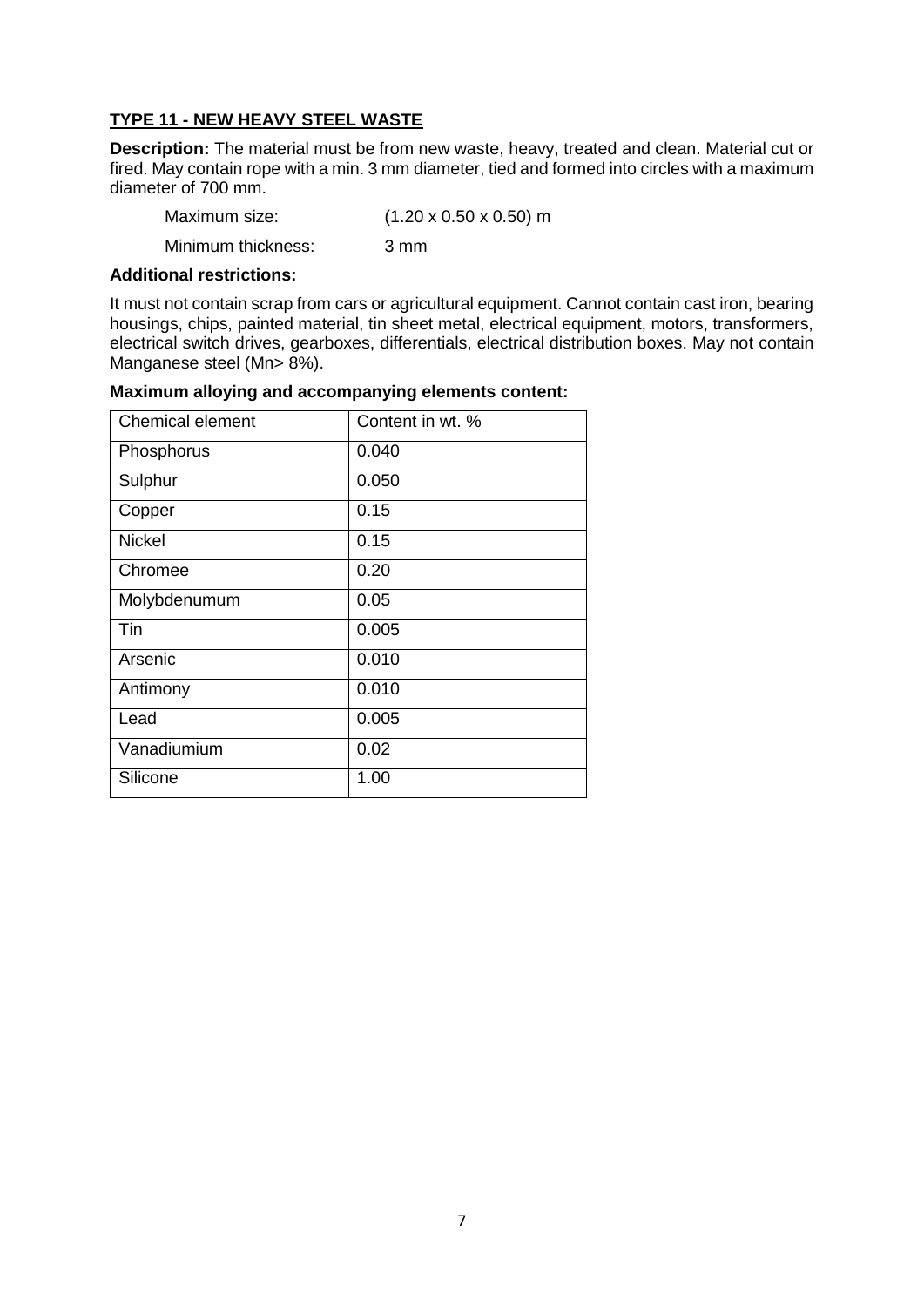### **TYPE 12 - OLD HEAVY STEEL WASTE**

**Description:** The material can be from old waste, heavy, treated, clean. The material may contain rope with a min. diameter 6 mm, tied and formed into circles with a diameter of max. 700 mm.

| Maximum size: | $(1.20 \times 0.50 \times 0.50)$ m |
|---------------|------------------------------------|
|               |                                    |

Minimum thickness: 6 mm

**Additional restrictions:** It must not contain scrap from cars or agricultural equipment. It must not contain cast iron, bearing housings, chips, painted material, tinplate, electrical equipment, motors, transformers, electrical switch drives, gearboxes, differentials, electrical distribution boxes. May not contain Manganese steel (Mn> 8%).

| <b>Chemical element</b> | Content in wt. % |
|-------------------------|------------------|
| Phosphorus              | 0.040            |
| Sulphur                 | 0.050            |
| Copper                  | 0.15             |
| <b>Nickel</b>           | 0.15             |
| Chrome                  | 0.20             |
| Molybdenum              | 0.05             |
| Tin                     | 0.005            |
| Arsenic                 | 0.010            |
| Antimony                | 0.010            |
| Lead                    | 0.005            |
| Vanadium                | 0.02             |
| Silicone                | 1.00             |

**Maximum alloying and accompanying elements content:**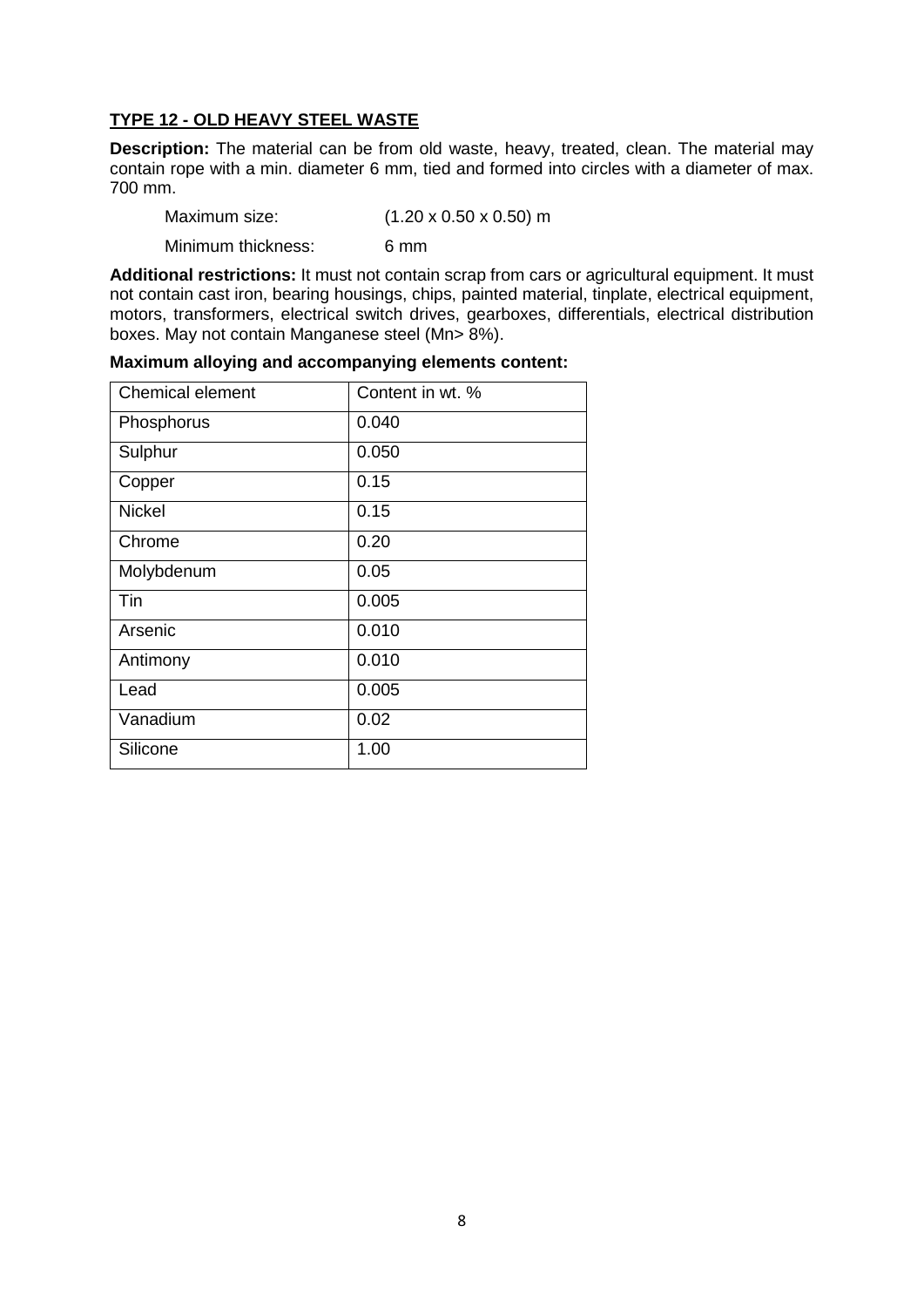#### **TYPE 13 - OLD HEAVY STEEL WASTE**

**Description:** Material can be old waste, heavy, treated, and clean. The material may contain rope with a diameter of min. 4 mm, tied and formed into circles with a maximum diameter of 700 mm.

| Maximum size: | $(1.20 \times 0.50 \times 0.50)$ m |
|---------------|------------------------------------|
|               |                                    |

Minimum thickness: 4 mm

**Additional restrictions:** It must not contain scrap from cars or agricultural equipment. May not contain cast iron, bearing housings, chips, painted material, tin sheet metal, electrical equipment, motors, transformers, electrical switch drives, gearboxes, differentials, electrical distribution boxes. May not contain Manganese steel (Mn > 8%).

| Chemical element | Content in wt. % |
|------------------|------------------|
| Phosphorus       | 0.040            |
| Sulphur          | 0.050            |
| Copper           | 0.15             |
| <b>Nickel</b>    | 0.15             |
| Chrome           | 0.20             |
| Molybdenum       | 0.05             |
| Tin              | 0.005            |
| Arsenic          | 0.010            |
| Antimony         | 0.010            |
| Lead             | 0.005            |
| Vanadium         | 0.02             |
| Silicone         | 1.00             |

**Maximum alloying and accompanying elements contents:**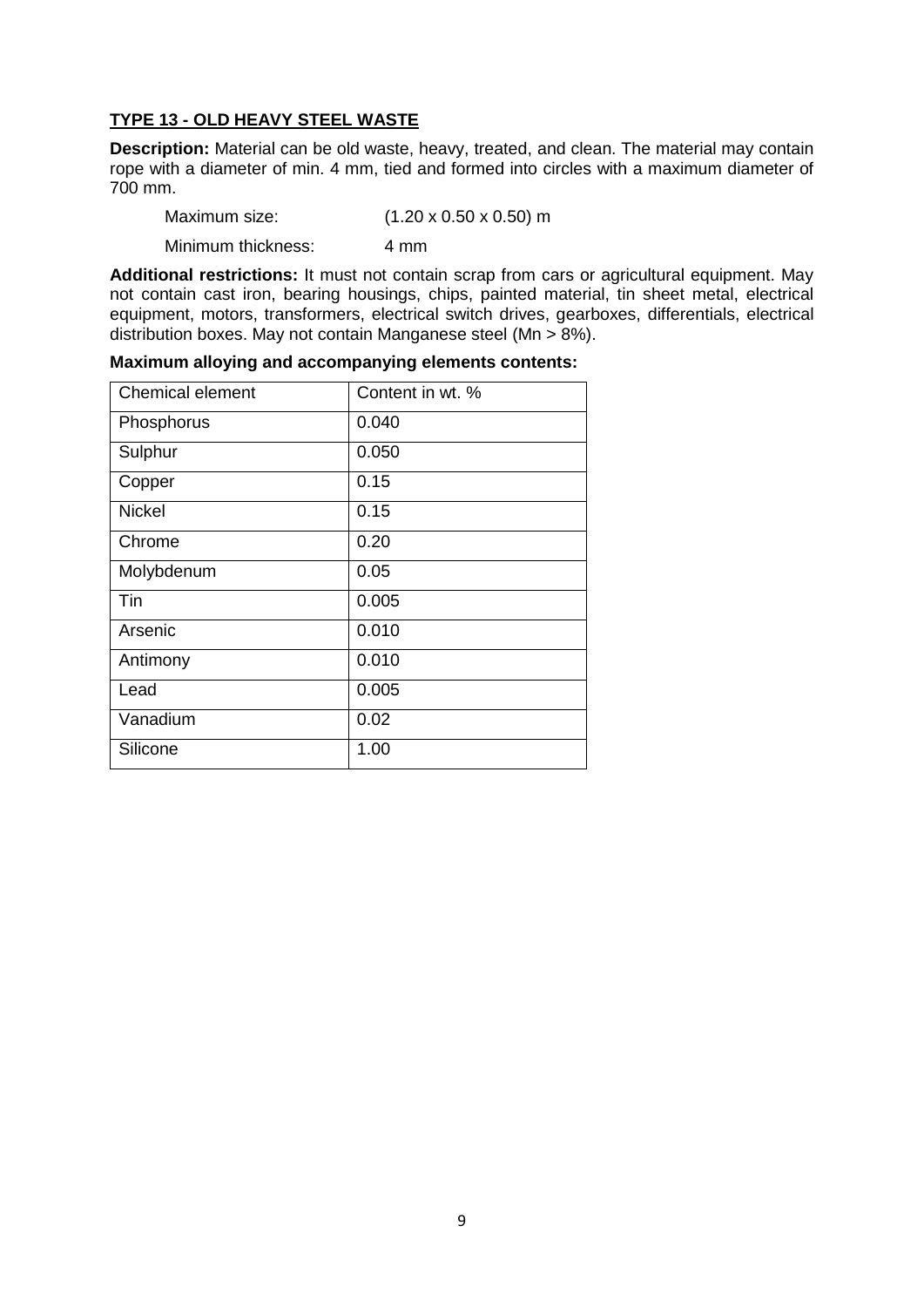## **TYPE 14 - OLD HEAVY STEEL WASTE**

**Description:** The material can be from old waste, heavy, treated and clean. A maximum of 25% of material with a thickness of less than 6 mm and a maximum of 2.0% of the volume of cast iron waste is permitted in the delivery.

| Maximum size:      | $(1.20 \times 0.50 \times 0.50)$ m |
|--------------------|------------------------------------|
| Minimum thickness: | 6 mm                               |

**Additional restrictions:** May not contain scrap from cars or agricultural equipment. It must not contain bearing housings, chips, painted material, tinplate, electrical equipment, motors, transformers, electric switch drives, gearboxes, differentials, electrical distribution boxes. May not contain Manganese steel (Mn> 8%).

| <b>Chemical element</b> | Content in wt. % |
|-------------------------|------------------|
| Phosphorus              | 0.040            |
| Sulphur                 | 0.050            |
| Copper                  | 0.15             |
| <b>Nickel</b>           | 0.15             |
| Chrome                  | 0.20             |
| Molybdenum              | 0.05             |
| Tin                     | 0.005            |
| Arsenic                 | 0.010            |
| Antimony                | 0.010            |
| Lead                    | 0.005            |
| Vanadium                | 0.02             |
| Silicone                | 1.00             |

**Maximum alloying and accompanying elements content:**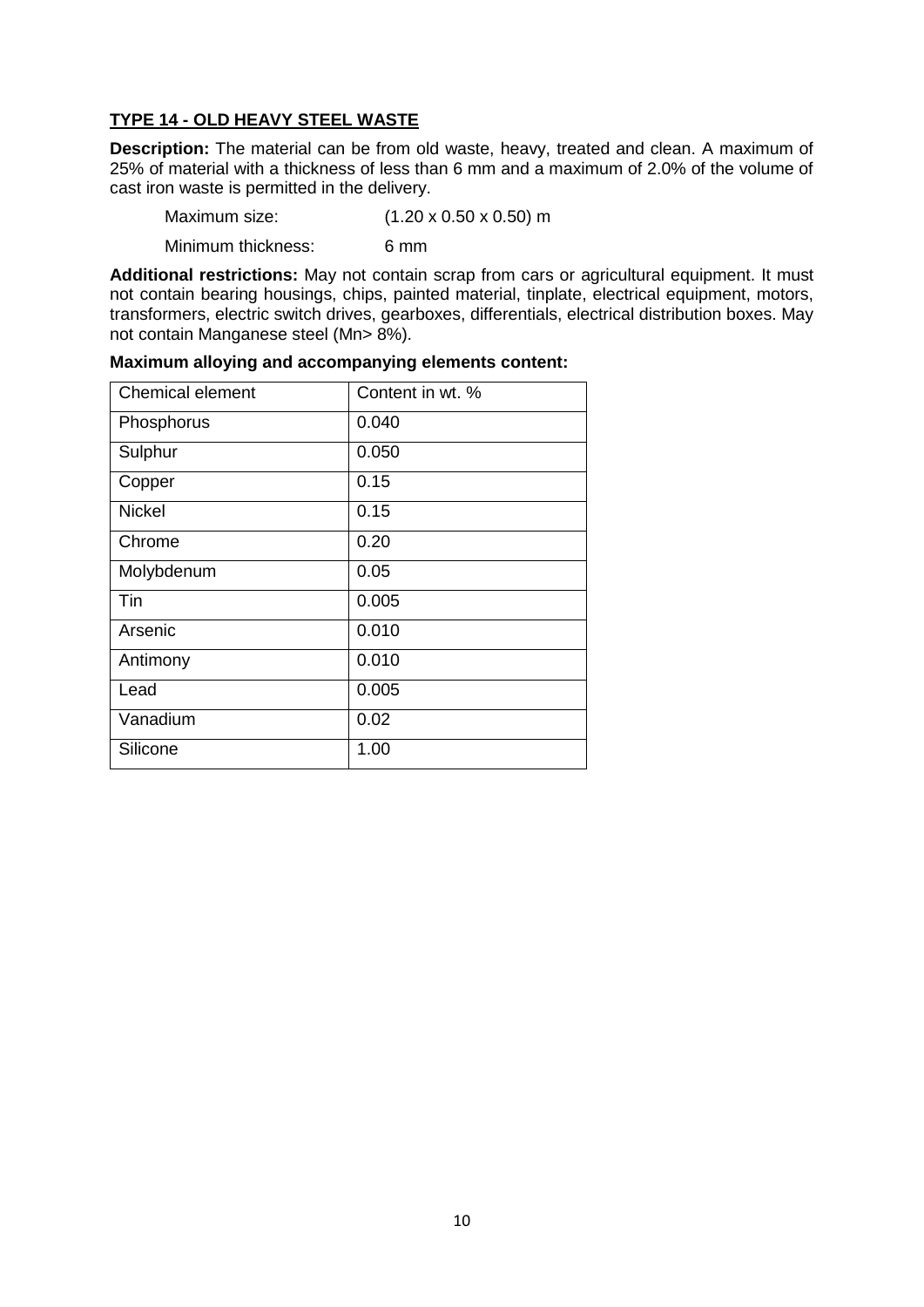# **TYPE 33 – NEW STEEL WASTE BRIQUETTES**

**Description:** Scrap from new steel sheets and cuttings pressed into briquettes.

- . Maximum size: (0,60 x 0.60 x 0.60) m
	- Minimum specific weight: 1.500 kg⋅m<sup>-3</sup>

**Additional restrictions:** May not contain coated sheets.

| Chemical element | Content in wt. % |
|------------------|------------------|
| Phosphorus       | 0.030            |
| Sulphur          | 0.030            |
| Copper           | 0.10             |
| <b>Nickel</b>    | 0.10             |
| Chrome           | 0.15             |
| Molybdenum       | 0.03             |
| Tin              | 0.005            |
| Arsenic          | 0.010            |
| Antimony         | 0.010            |
| Lead             | 0.005            |
| Vanadium         | 0.01             |
| Silicone         | 1.50             |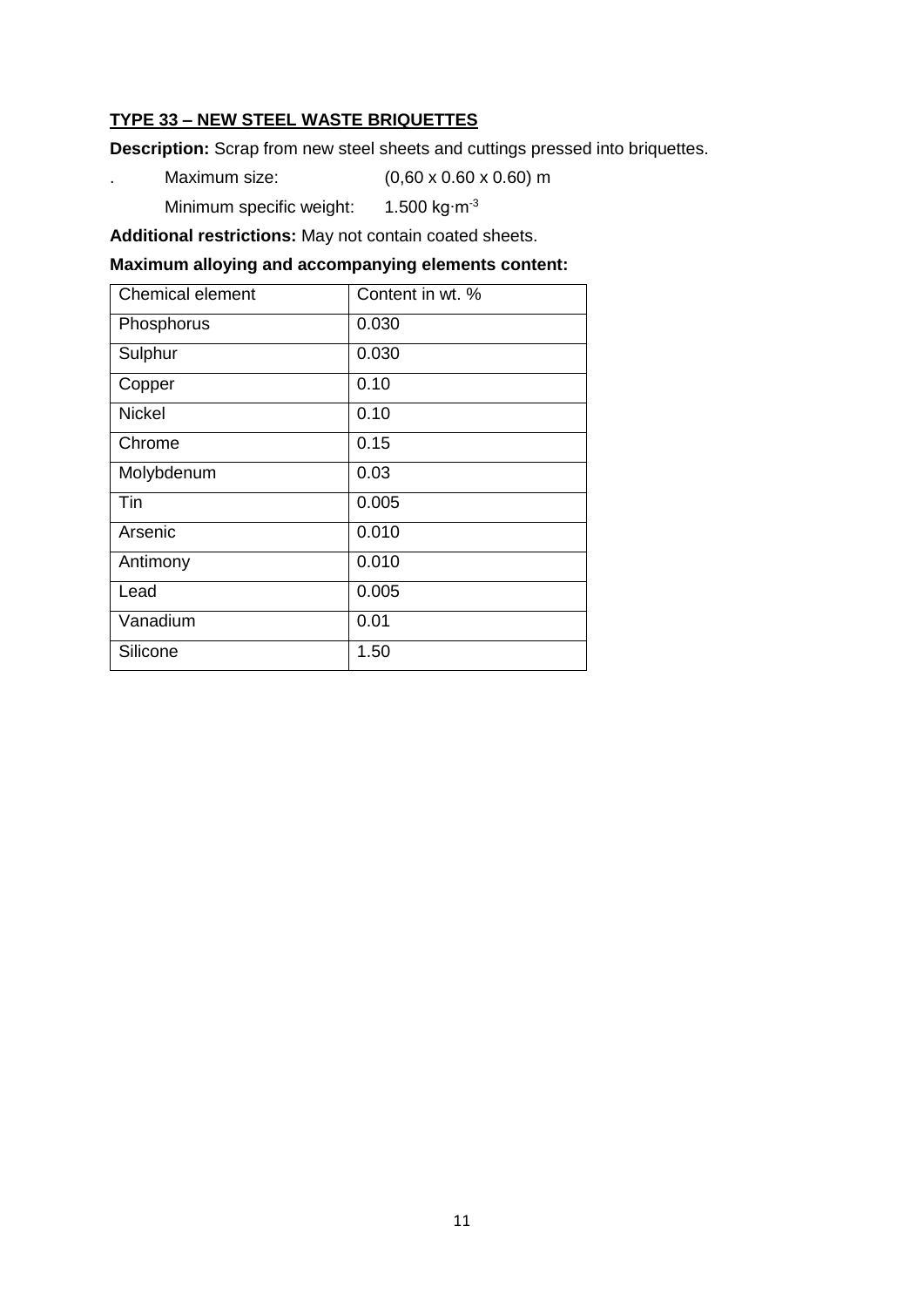# **TYPE 38 – STEEL CHIP BRIQUETTES**

**Description:** Chip briquettes. The briquettes must be compact and must not fall apart during handling. Weight: 1 to 30 kg per piece

**Additional restrictions:** It must not contain oils, emulsions, grease.

**Maximum alloying and accompanying elements contents:**

| <b>Chemical element</b> | Content in wt. % |
|-------------------------|------------------|
| Phosphorus              | 0.030            |
| Sulphur                 | 0.030            |
| Copper                  | 0.15             |
| <b>Nickel</b>           | 0.20             |
| Chrome                  | 0.30             |
| Molybdenum              | 0.08             |
| Tin                     | 0.005            |
| Arsenic                 | 0.010            |
| Antimony                | 0.010            |
| Lead                    | 0.005            |
| Vanadium                | 0.02             |
| Silicone                | 1.50             |

# **TYPE 51 – SHORT STEEL CHIP**

**Description:** Machining chips. Maximum length 50 mm.

**Additional restrictions:** It must not contain oils, emulsions, grease.

| Maximum alloying and accompanying elements content: |  |  |  |  |
|-----------------------------------------------------|--|--|--|--|
|-----------------------------------------------------|--|--|--|--|

| Chemical element | Content in wt. % |
|------------------|------------------|
| Phosphorus       | 0.030            |
| Sulphur          | 0.030            |
| Copper           | 0.15             |
| <b>Nickel</b>    | 0.20             |
| Chrome           | 0.30             |
| Molybdenum       | 0.08             |
| Tin              | 0.005            |
| Arsenic          | 0.010            |
| Antimony         | 0.010            |
| Lead             | 0.005            |
| Vanadium         | 0.02             |
| Silicone         | 1.50             |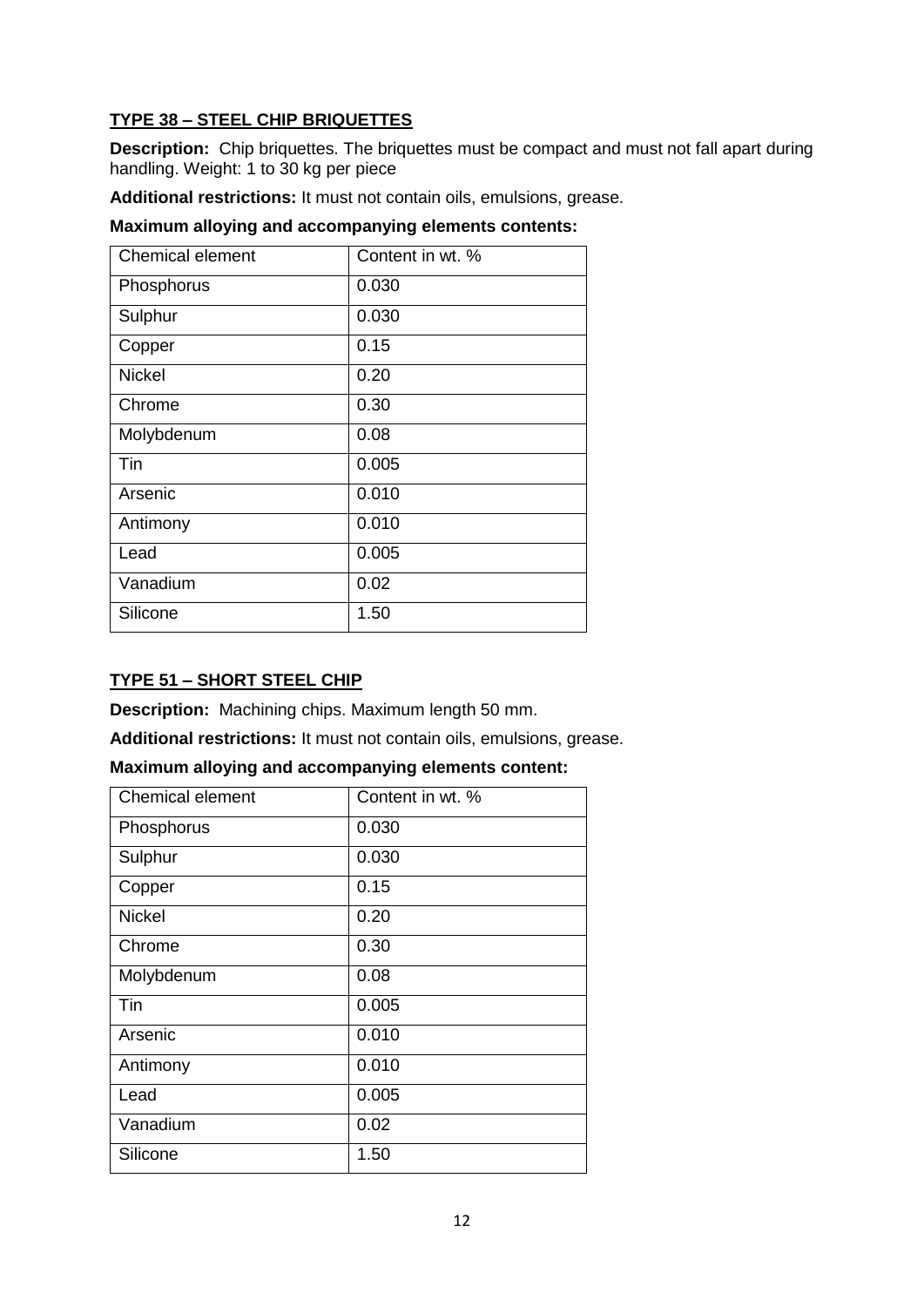## **TYPE 52 – LONG STEEL CHIPS**

**Description:** Machining chips. Length over 50 mm.

**Additional restrictions:** It must not contain oils, emulsions, grease. **Maximum alloying and accompanying elements content:**

| <b>Chemical element</b> | Maximum content in wt. % |
|-------------------------|--------------------------|
| Phosphorus              | 0.030                    |
| Sulphur                 | 0.030                    |
| Copper                  | 0.15                     |
| <b>Nickel</b>           | 0.20                     |
| Chrome                  | 0.30                     |
| Molybdenum              | 0.08                     |
| Tin                     | 0.005                    |
| Arsenic                 | 0.010                    |
| Antimony                | 0.010                    |
| Lead                    | 0.005                    |
| Vanadium                | 0.02                     |
| Silicone                | 1.50                     |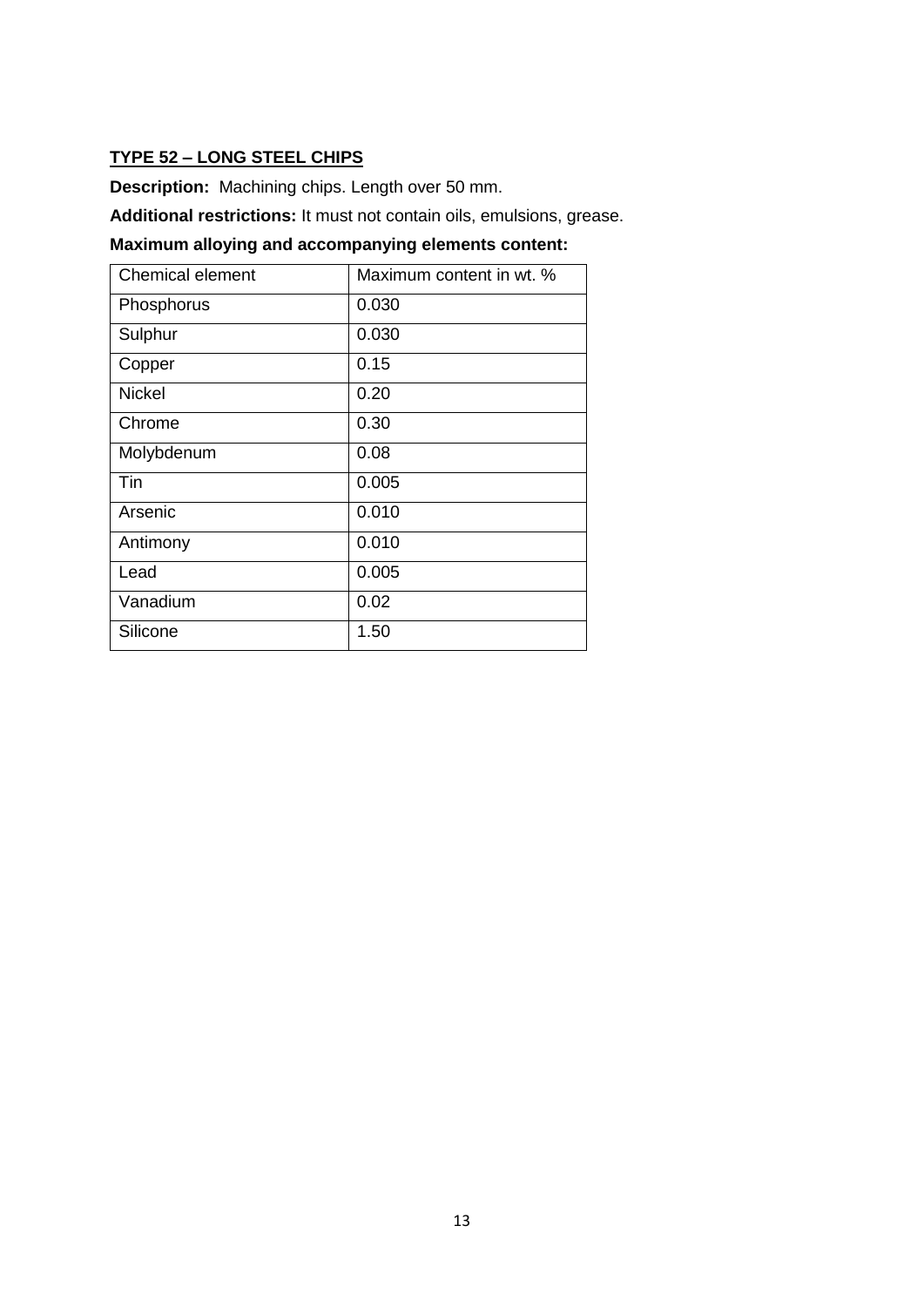## **TYPE 61 – SMALL STEEL WASTE LIGHT**

**Description:** The material must be treated, clean scrap.

Maximum size: (0.10 x 0.05 x 0.05) m

Maximum thickness: 3 mm

**Additional restrictions:** Plated and enamelled waste is not allowed.

| Chemical element | Content in wt. % |
|------------------|------------------|
| Phosphorus       | 0.030            |
| Sulphur          | 0.030            |
| Copper           | 0.15             |
| <b>Nickel</b>    | 0.20             |
| Chrome           | 0.30             |
| Molybdenum       | 0.08             |
| Tin              | 0.005            |
| Arsenic          | 0.010            |
| Antimony         | 0.010            |
| Lead             | 0.005            |
| Vanadium         | 0.02             |
| Silicone         | 1.50             |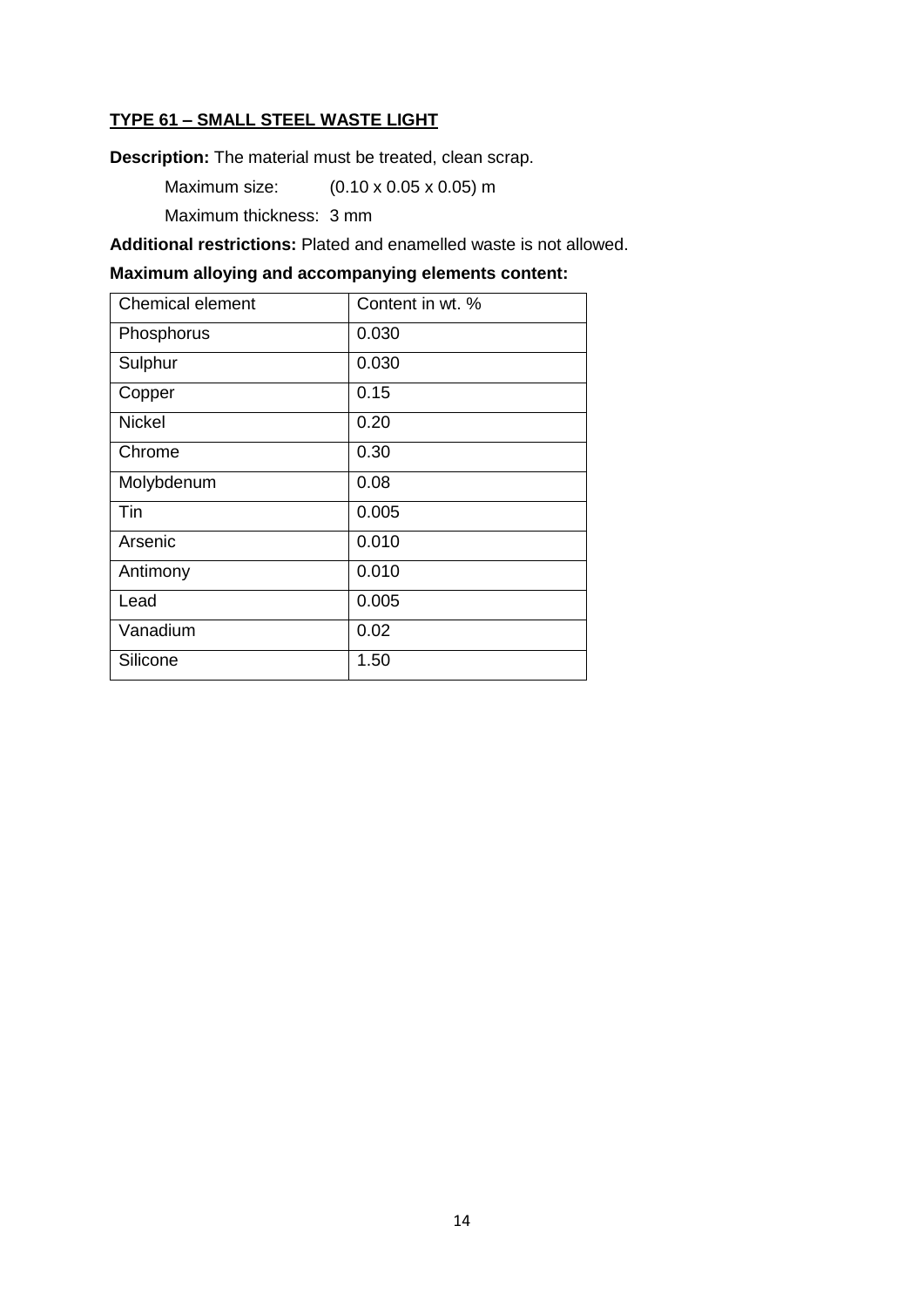# **TYPE 71 – HEAVY STEEL WASTE**

**Description:** The material must be heavy, tidy and clean. The proportion of pieces weighing up to 2.5 kg can amount to a maximum of 15% of the delivery weight.

Maximum size: (0.50 x 0.30 x 0.20) m

Minimum thickness: 6 mm

**Additional restrictions:** May not contain wires, ropes. Plated and enamelled waste is not allowed.

| <b>Chemical element</b> | Content in wt. % |
|-------------------------|------------------|
| Phosphorus              | 0.030            |
| Sulphur                 | 0.030            |
| Copper                  | 0.15             |
| <b>Nickel</b>           | 0.20             |
| Chrome                  | 0.30             |
| Molybdenum              | 0.05             |
| Tin                     | 0.005            |
| Arsenic                 | 0.010            |
| Antimony                | 0.010            |
| Lead                    | 0.005            |
| Vanadium                | 0.02             |
| Silicone                | 1.50             |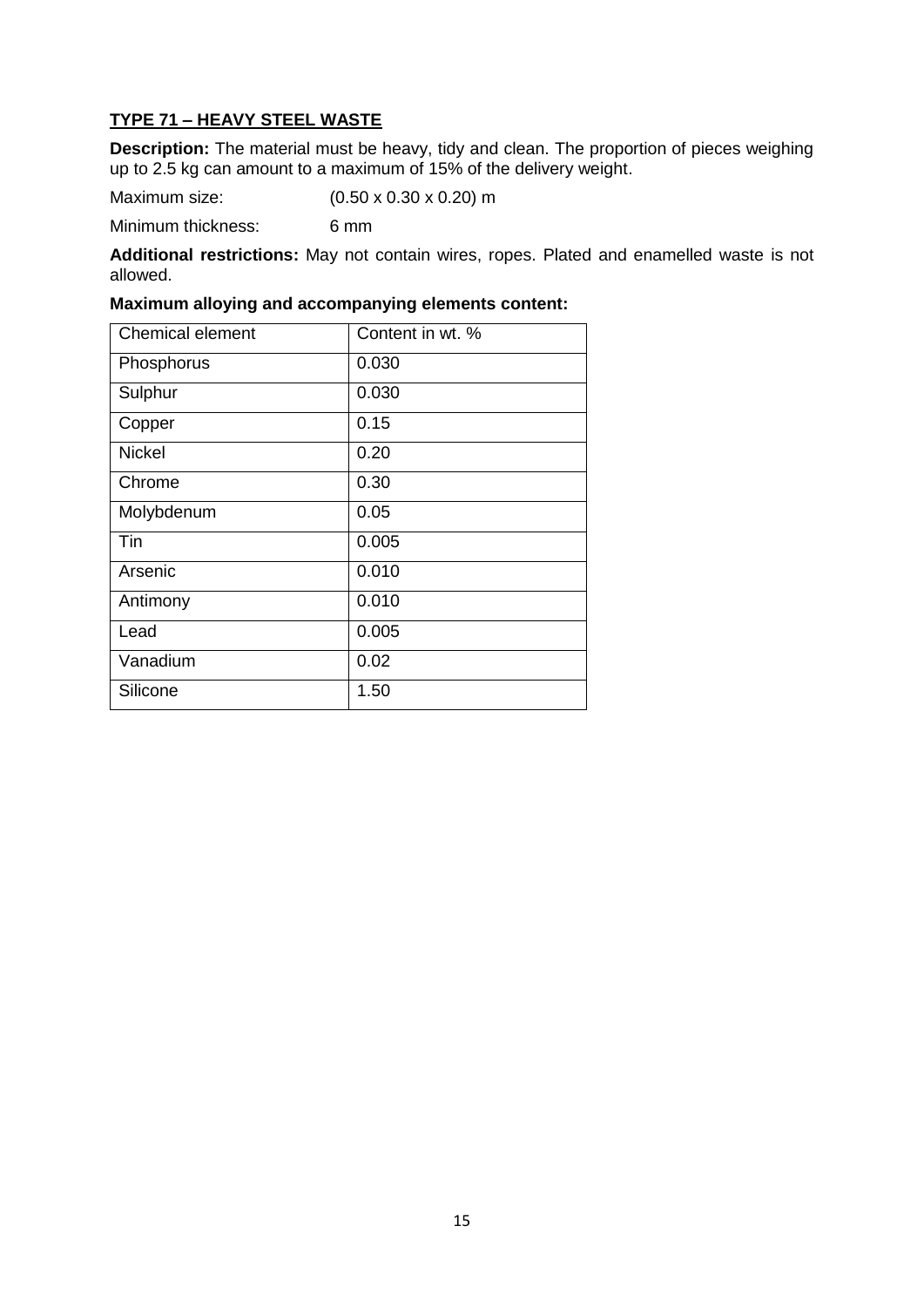# **TYPE 72 – HEAVY STEEL WASTE**

**Description:** The material must be heavy, tidy and clean. The proportion of pieces weighing up to 1.5 kg can amount to a maximum of 15% of the delivery weight.

Maximum size: (0.25 x 0.20 x 0.15) m

Minimum thickness: 6 mm

**Additional restrictions:** May not contain wires, ropes. Plated and enamelled waste is not allowed.

| <b>Chemical element</b> | Content in wt. % |
|-------------------------|------------------|
| Phosphorus              | 0.030            |
| Sulphur                 | 0.030            |
| Copper                  | 0.15             |
| <b>Nickel</b>           | 0.20             |
| Chrome                  | 0.30             |
| Molybdenum              | 0.05             |
| Tin                     | 0.005            |
| Arsenic                 | 0.010            |
| Antimony                | 0.010            |
| Lead                    | 0.005            |
| Vanadium                | 0.02             |
| Silicone                | 1.50             |